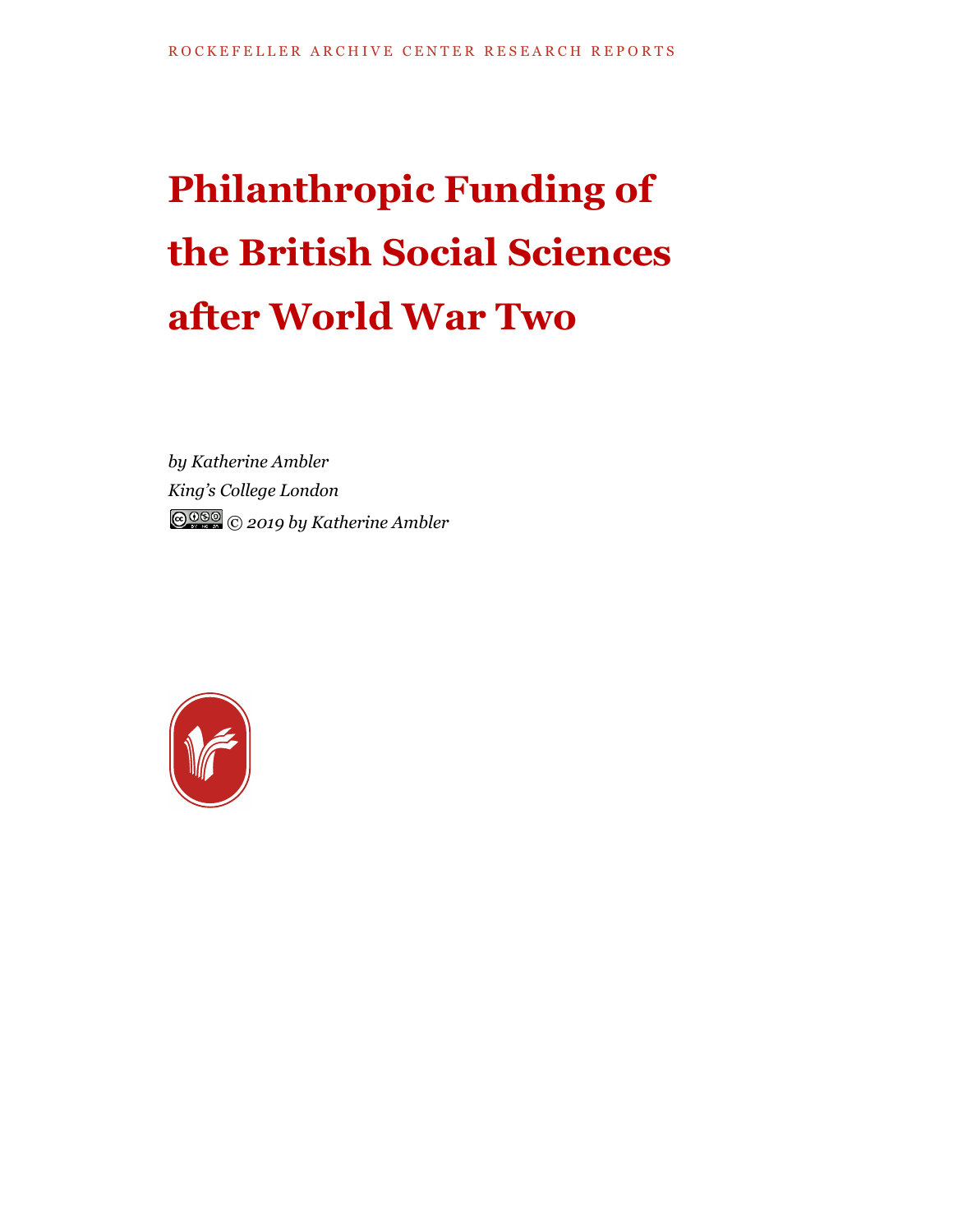## **Abstract**

My research undertaken at the Rockefeller Archive Center focused on US philanthropic funding of the British social sciences in the post-World War Two period. In particular, I was interested in the significance of Rockefeller Foundation funding for the development of anthropology and sociology in British universities and research institutes. While the significance of the Rockefeller Foundation for the growth and consolidation of British social anthropology in the interwar period has been well established, there has been little consideration of this later period. Studies of philanthropic funding of the social sciences in the post-war period, moreover, often concentrate on the impact of the Cold War and the foreign policy objectives that are perceived to drive the patronage of particular research agendas, inevitably centring the US perspective. However, Mark Solovey, for example, has pointed to the multiple factors beyond Cold War politics that influenced academic perspectives, such as personal relationships, local dynamics, and transnational networks. Along these lines, by focusing on the attitudes and interests of the British-based applicants and recipients of funding from US foundations, as well as the foundations themselves, I hope to shift the focus away from US foreign policy objectives and towards the dynamics of the social sciences in Britain in the post-war period, as well as the transatlantic interactions between academics in these fields. This investigation of the relationship between US foundations and British academics is part of my broader project that aims to uncover some of the negotiations and compromises that lie behind the production of particular works and ideas in the field of social anthropology in the 1950s and 1960s.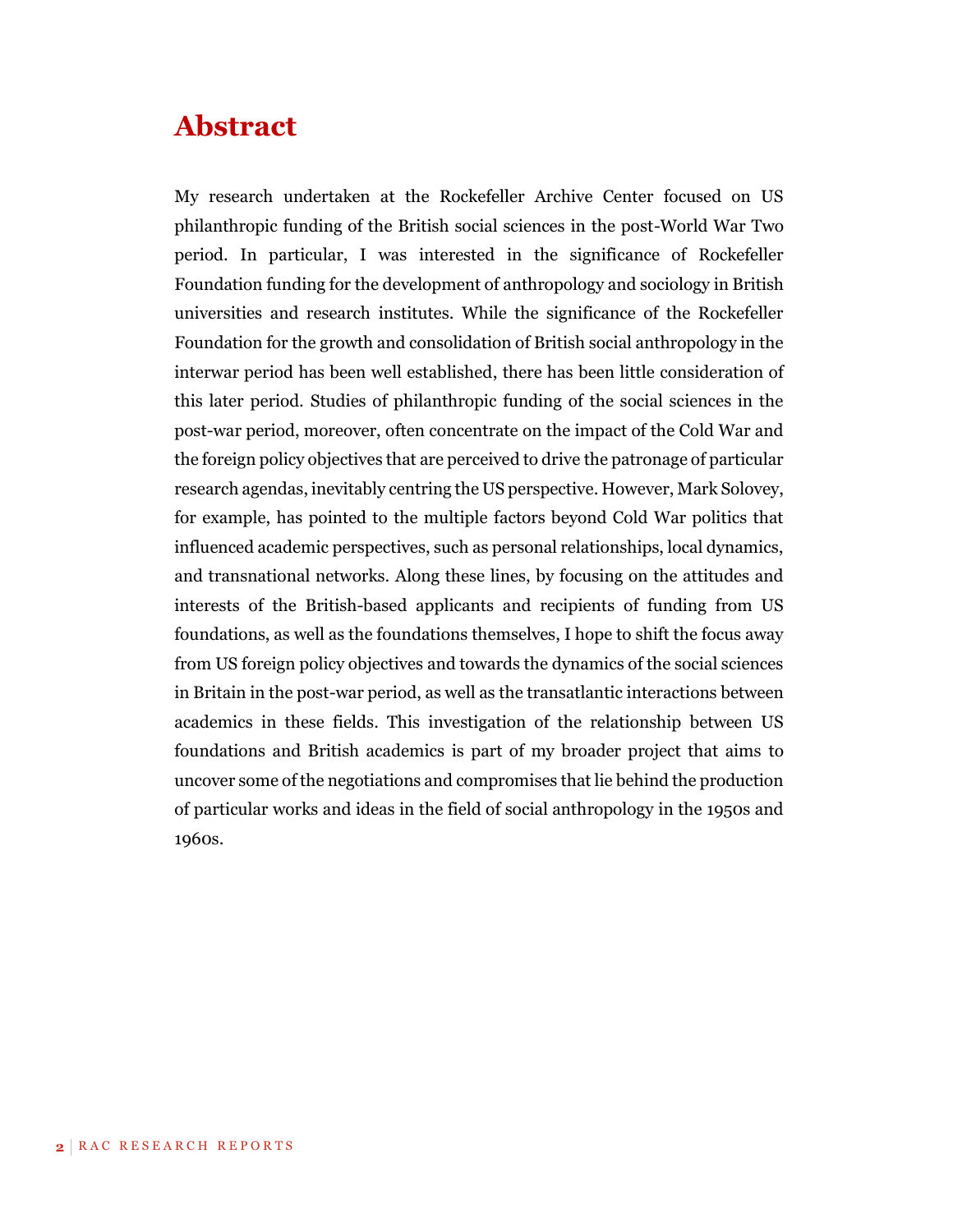## **Philanthropic Funding of the British Social Sciences after World War Two**

My research undertaken at the Rockefeller Archive Center focused on US philanthropic funding of the British social sciences in the post-World War Two period. In particular, I was interested in the significance of Rockefeller Foundation funding for the development of anthropology and sociology in British universities and research institutes. While the significance of the Rockefeller Foundation for the growth and consolidation of British social anthropology in the interwar period has been well established, there has been little consideration of this later period.<sup>1</sup> Studies of philanthropic funding of the social sciences in the post-war period, moreover, often concentrate on the impact of the Cold War and the foreign policy objectives that are perceived to drive the patronage of particular research agendas, inevitably centring the US perspective. <sup>2</sup> However, Mark Solovey, for example, has pointed to the multiple factors beyond Cold War politics that influenced academic perspectives, such as personal relationships, local dynamics, and transnational networks.<sup>3</sup> Along these lines, by focusing on the attitudes and interests of the British-based applicants and recipients of funding from US foundations, as well as the foundations themselves, I hope to shift the focus away from US foreign policy objectives and towards the dynamics of the social sciences in Britain in the post-war period, as well as the transatlantic interactions between academics in these fields. This investigation of the relationship between US foundations and British academics is part of my broader project that aims to uncover some of the negotiations and compromises that lie behind the production of particular works and ideas in the field of social anthropology in the 1950s and 1960s.

While the scale of funding that British academics received from the Rockefeller Foundation (RF) in the 1950s and 1960s was relatively small, it remained a source of income for several university departments, as had been made clear from my earlier examination of the University of Manchester's archives, for example. 4 Organisations such as the Rockefeller and Ford Foundations, even where they did not ultimately provide funding, also represented an alluring potential source of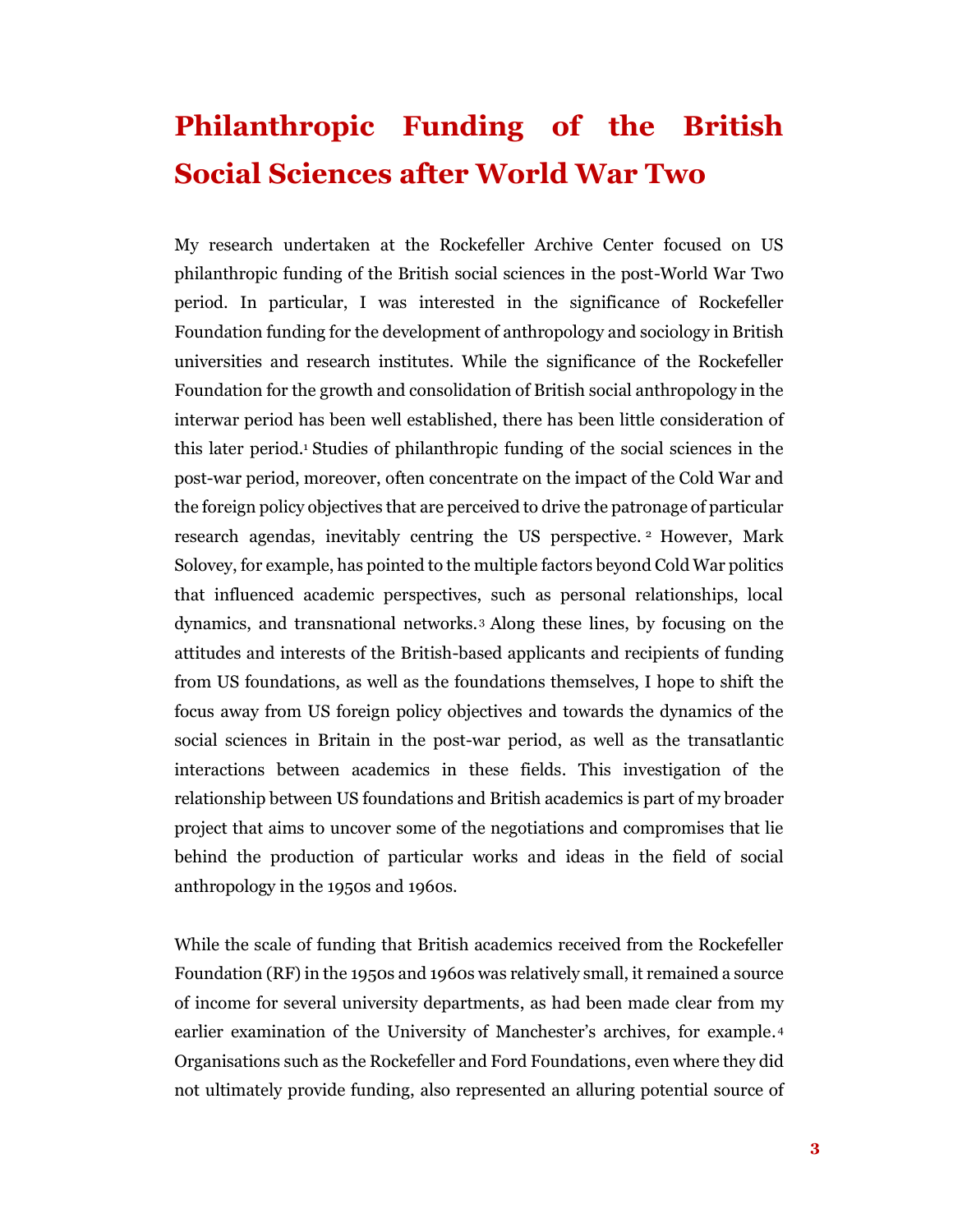support, and the applications submitted by British academics reveal the hope they placed in the Rockefeller Foundation as a possible source of financial independence. Indeed, the materials preserved in the Rockefeller Archive Center, in relation to funding applications and projects, offer insight into both the production of knowledge and the dynamics at play in academia in this period. The diaries of RF officers, for example, include the records of candid conversations with academics and officials, while project reports and correspondence contain a wealth of detail on the nature of research being undertaken.

The Rockefeller Foundation's Social Sciences Division (SSD) was created in the interwar period in order to channel support towards problem-oriented research. While the RF had previously offered broad support to fund entire departments or colleges as part of a general effort to boost academic production, its new incarnation aimed rather to address contemporary problems. In the 1930s, this often meant dealing with the consequences of the Depression; by the late 1940s/early 1950s, priorities had shifted to understanding totalitarian regimes, managing complex modern societies, and analysing human behaviour. <sup>5</sup> In Europe, there was also a need to rebuild academic departments that had been depleted or effectively closed during the war years. RF officers often believed that British universities lagged behind US ones, and that they could benefit from an injection of US expertise and dynamism.

There was a feeling amongst officers in the Division that sociology was the discipline that they should prioritise in Britain. Joseph Willits, director of the SSD, circulated a memo in early 1948, for example, noting that, "When I was in England in 1946, I was met everywhere with the strong urge that Britain has plenty of economists but no sociologists worthy of the name….There is no development that parallels the striking strength among the young group that has arisen in this country [the US]." 6

Sociology, along with neighbouring disciplines such as social anthropology, social psychology and social medicine, therefore received support from the Rockefeller Foundation in the post-war period, especially in the early 1950s. In Britain in the 1950s, grants in the social sciences were made to the London School of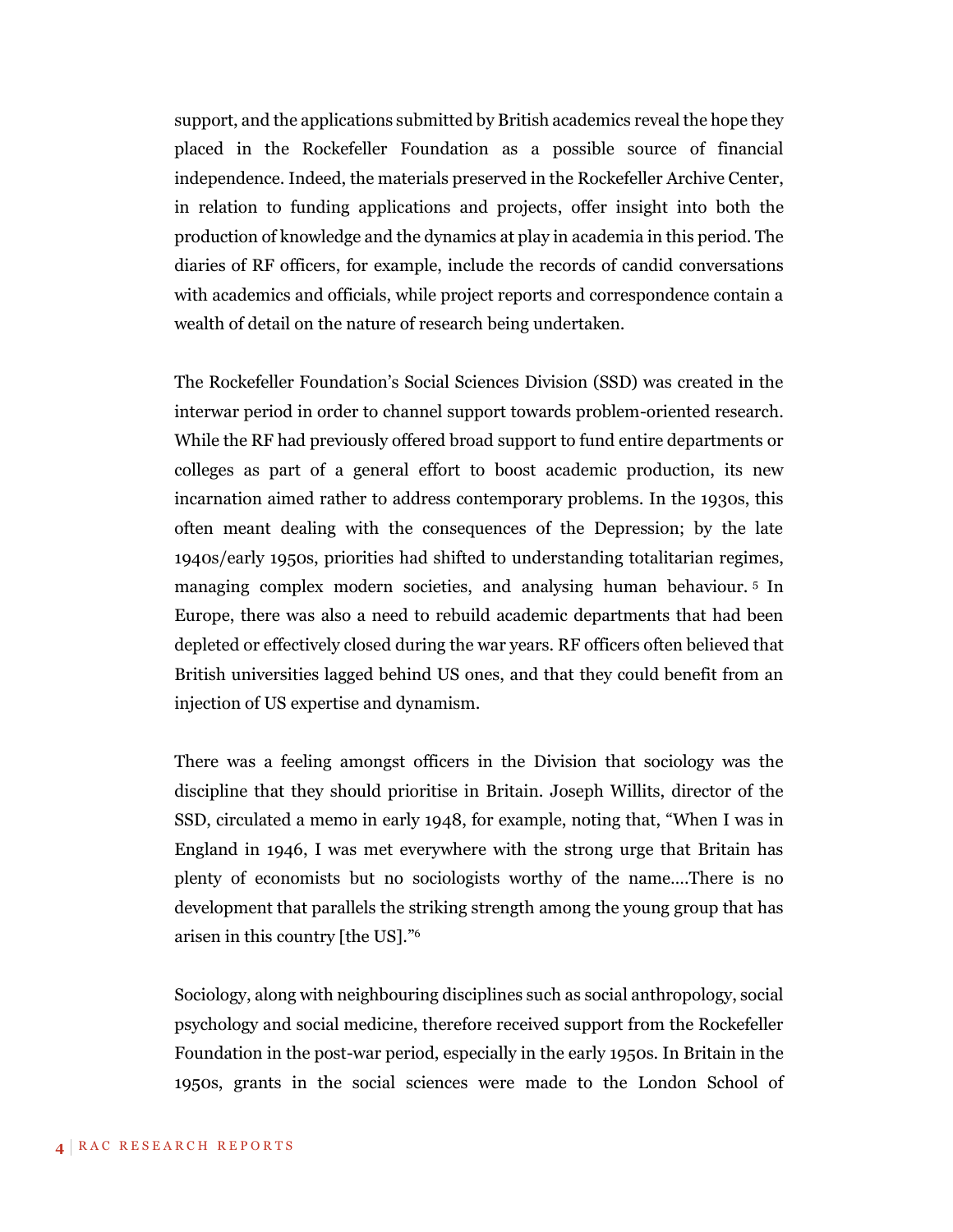Economics, the Tavistock Institute, the Social Medicine Research Unit, Nuffield College Oxford, and the Institute of Race Relations, among others.

Grants often took the form of fellowships, which enabled scholars to put together programmes of travel to visit academics and institutions in their field in other countries, primarily in the US. US social scientists were also sent to British institutions as visiting fellows to share their knowledge and build up skills in fields in which the US was seen as more cutting-edge, such as sociology. The documentation for one grant made to send a sociologist from the University of Chicago to Nuffield College Oxford included the observation that, "[t]he most effective means of establishing this discipline [sociology] is believed to be the importation of distinguished sociologists from the United States…to introduce the subject, launch research, and train British scholars."<sup>7</sup>

A further way in which the Rockefeller Foundation sought to promote academic ties between British and US academics was through its funding for professional societies. For example, in 1956 it gave a grant to the British Sociological Association (BSA) to pay for the invitation of a guest speaker from the US to its annual meeting. After the event, the head of the BSA wrote to the SSD noting that, "I really do feel that – because of your assistance…we managed to make a firm and successful beginning for future interchange and cooperation between sociologists of our two countries; and we shall do our best to develop this good beginning."8 Yet, as Martin Bulmer has recently pointed out, US sociology had surprisingly little influence on the British field, and vice versa. <sup>9</sup> British sociologists, indeed, were not always as impressed with what they found in the United States, as Rockefeller Foundation officers had apparently been expecting. After interviewing two sociologists from the University of London at the end of a tour of US sociology departments, Leland DeVinney of the SSD noted that they were:

…very disappointed with the present status of Sociology in this country [the US]. They are convinced that sociological theory, in any conventional sense, is virtually non-existent. They are mainly distressed, however, because, in their view, American sociologists are too much devoted to developing tools for research and too little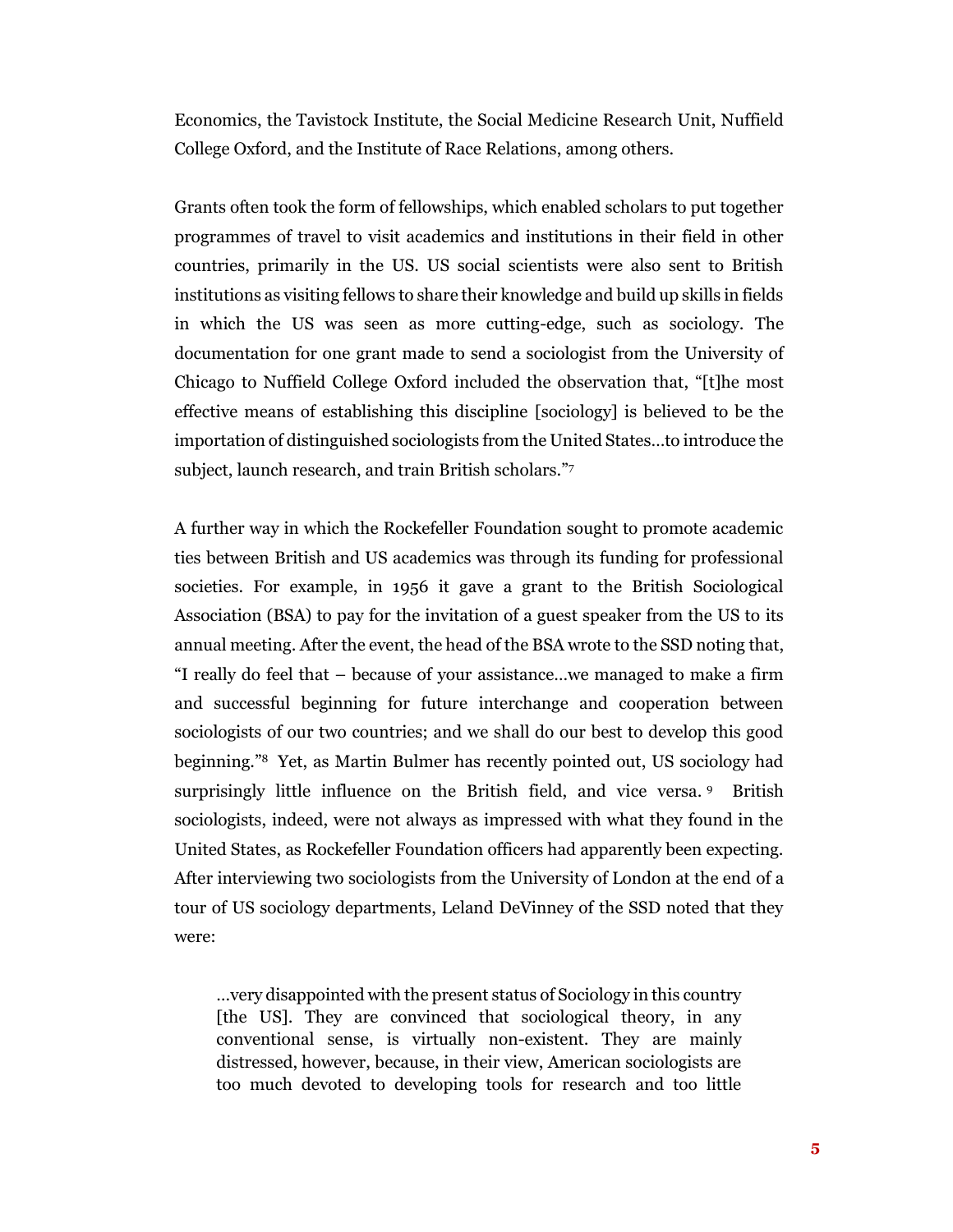interested in important sociological problems on which research should be done.<sup>10</sup>

Indeed, British sociology in the post-war period would increasingly focus on the study of everyday life and attempt to deploy its methods to understand social change and shifting ideas of identity within the country. 11

In contrast to sociology, social and cultural anthropology was largely out of favour within the Rockefeller Foundation in the 1950s. Responding to a request from the University of Oxford's Social Anthropology Department in 1950, the RF's associate director for the social sciences, Norman Buchanan, apologised for the negative response, noting that, "We have not done anything in social anthropology since the war…several other fields of activity are strong competitors." <sup>12</sup> The following year, in a record of a meeting with the University of Manchester's Social Anthropology Department, Joseph Willits, director of the SSD, noted that he had informed them about the Rockefeller Foundation's "hesitation about financing a lot more studies of ancient cultures – and the feeling that the techniques of anthropology should be used to study various aspects of present societies."<sup>13</sup>

Indeed, this interest in applying anthropological techniques to 'modern' society was often expressed by Rockefeller Foundation officers and their consultants. Carl Hovland, a psychologist at Yale, prepared a memo on 'Some Suggested Research Opportunities in Social Psychology, Sociology and Anthropology' for Joseph Willits in 1946, while working as a consultant for the SSD. His primary recommendation in this memo was that the department should support research that sought to apply anthropological techniques to modern societies, noting that, "the most significant and exciting development in anthropology during the last ten years has been the application of anthropological…techniques originally used exclusively with primitive people to make a more objective and systematic analysis of our society [i.e. the US]." <sup>14</sup> In particular, he suggested funding research that encouraged collaboration between anthropologists and sociologists or psychologists, whose more quantitative techniques could help bring scale to anthropology's focus on small groups. However, reviewing the funding applications submitted by British anthropology departments in the 1950s, there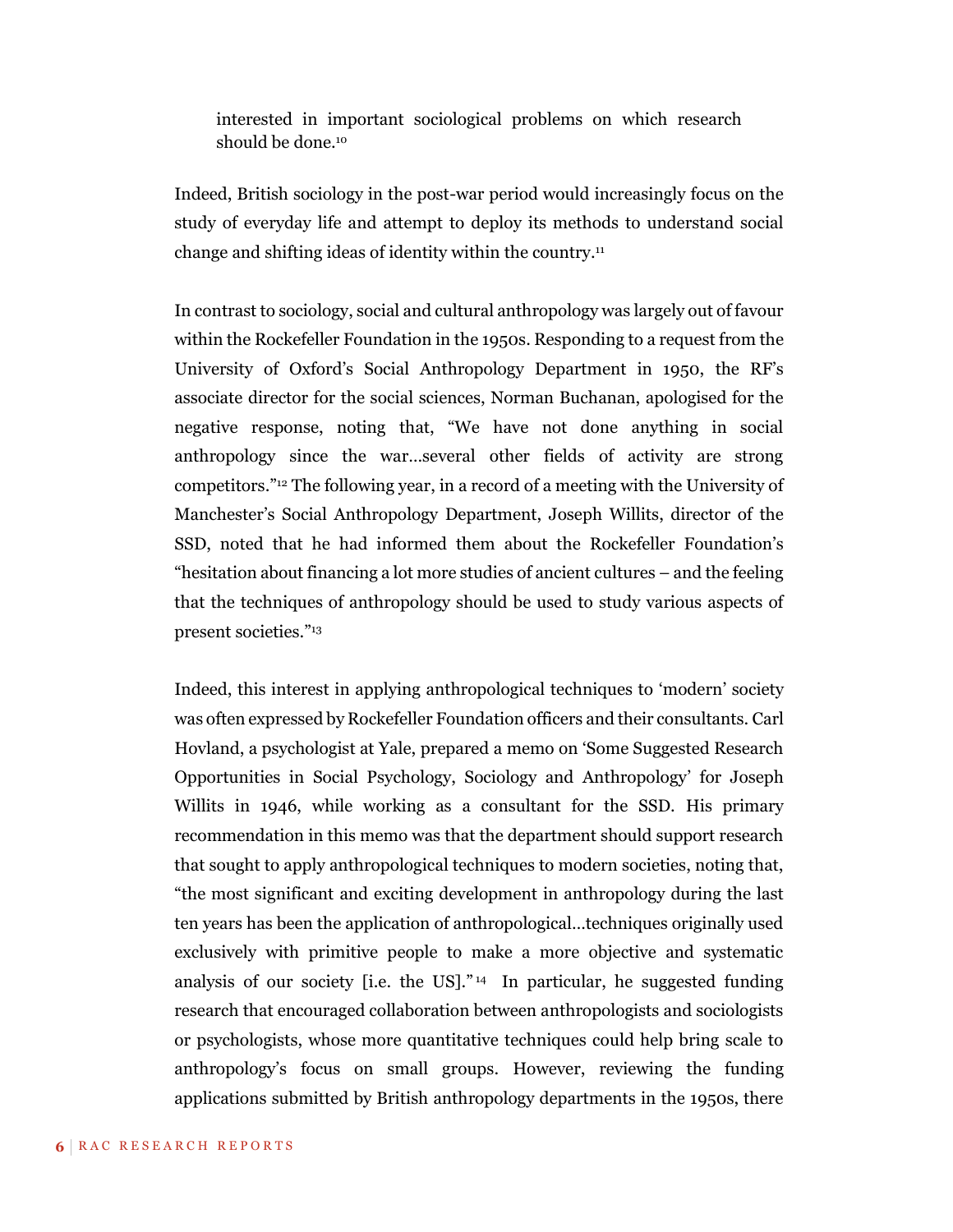is little evidence of such an approach. Instead, the majority of anthropological requests for funding related to relatively traditional anthropological studies of small communities in Britain's current and former colonies, or to physical anthropology projects such as blood group studies.

These competing ideas of what academic disciplines should be and do point to the fluid boundaries between sociology and anthropology – and competition between the two fields – that marked the post-war period in British academia. <sup>15</sup> While the expansion in higher education in this period led to an increased number of academic positions in sociology, these were sometimes filled by anthropologists.<sup>16</sup> Indeed, British-based academics and departments in this period had to navigate a fragmented and unreliable funding landscape, competing for resources on a regular basis. The Rockefeller Foundation records also include numerous occasions on which academics complain to their officers about their lack of access to funding. Willits, for example, met with representatives of Nuffield College, Oxford, in 1946 who complained about being dependent on the British Government's University Grants Committee (UGC) for money – they wanted a more secure and independent source of income, which they perceived the Rockefeller Foundation to be.<sup>17</sup>

In addition to this perception that the UK government's central funding for higher education was insufficient and unreliable, a number of British-based academics whose worked focused on the British colonies, were also feeling additional pressure. A grant made to the University of Cambridge's Social Anthropology Department in 1950 for a study of India noted that, "There is understandable reluctance on the part of such Institutes to depend on such [British Colonial Office] aid exclusively, lest they become too dependent on the Colonial Office and too completely limited to British overseas territories."<sup>18</sup> Britain's Colonial Social Science Research Council itself had only limited money to spend on research and the majority of this was channelled through social science research institutes set up in British colonies in Jamaica, Nigeria, Uganda, Malaysia and Northern Rhodesia.<sup>19</sup> Academics based in British institutions were at the back of that queue.

Ely Devons, an economist at the University of Manchester, explained the situation as he perceived it to Willits in 1951, "As far as we can see, therefore, we shall not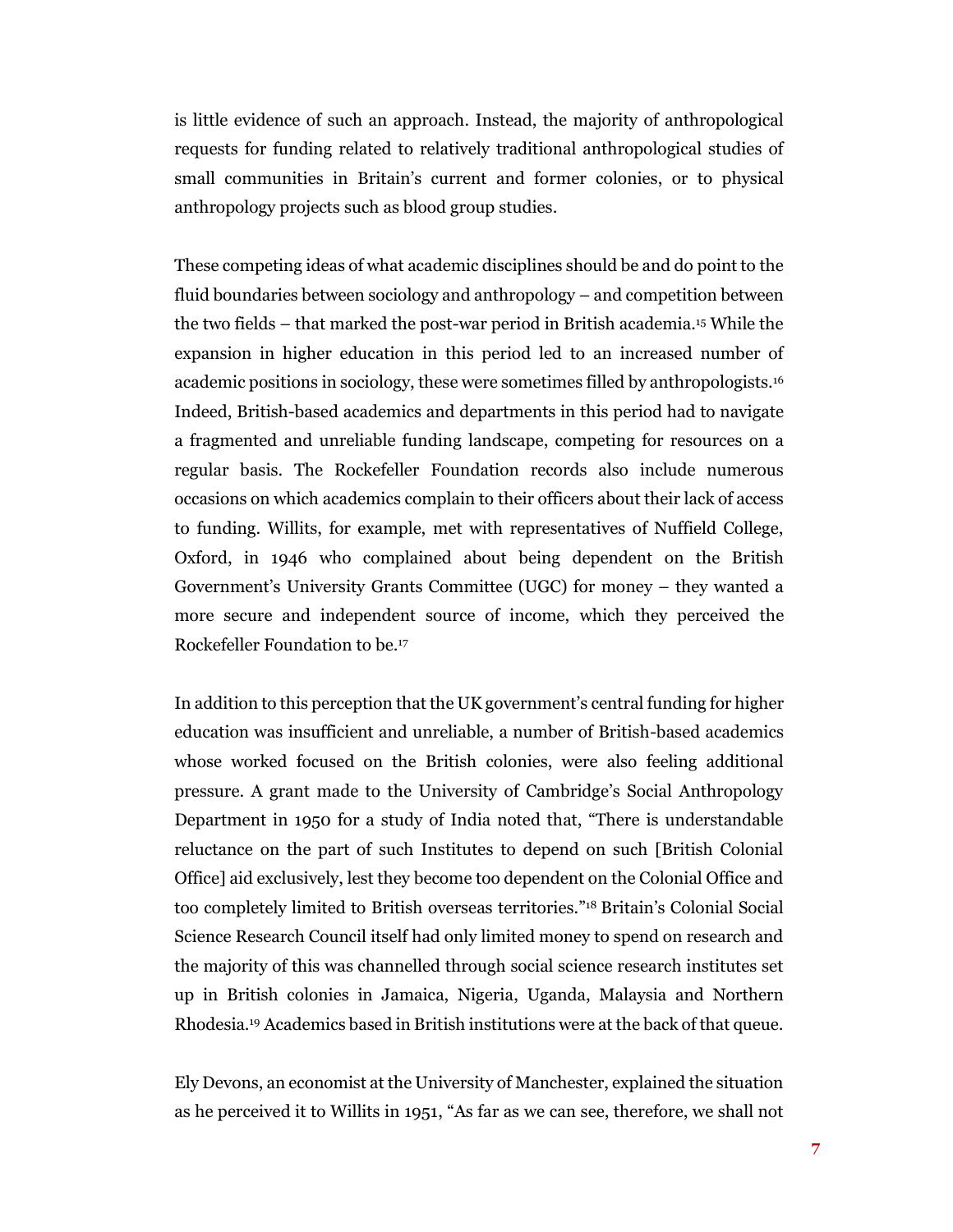get sufficient money from general University funds to finance the research programmes we have in mind, and if we have to rely on such funds alone, we shall have drastically to curtail these programmes."<sup>20</sup> However, Rockefeller Foundation officers were unwilling to effectively replace the British government as a primary funder of academic research. As Leland DeVinney of the SSD wrote to one applicant in 1952,

A very considerable number of projects throughout England have been launched under the earmarked funds of the University Grants Committee. If all the universities involved are going to take the position that these developments have no claim on university funds in case the earmarking is not repeated, it will obviously be quite impossible for the Foundation to substitute its funds for those of the University Grants Committee in any important fraction of the projects which will thus be left stranded.<sup>21</sup>

The Rockefeller Foundation, of course, did not have an unlimited budget – contrary to what some British applicants sometimes seemed to believe – and many projects were turned down because of doubts about their quality, viability or sustainability.

These various examples suggest that the relationship between US foundations such as the Rockefeller Foundation and British academics was not straightforward in the 1950s. Nor were US foundations as generous to British scholars as they were to American or even French academics in the same period. However, the rigorous archiving policies of organisations such as the Rockefeller Foundation provide a rich source base for historians as the materials which they contain are indicative of the concerns, interests and attitudes of a range of individuals and organisations. While funding applications obviously do not tell the whole story of knowledge creation in the social sciences, they offer some insight into the compromises and negotiations at play as scholars attempted to secure resources. Instead, my research suggests that telling the story of the British social sciences in the postwar period necessarily involves a consideration of how members of this field interacted with colleagues and patrons in the United States, but also that these interactions should not be viewed only through a prism of Cold